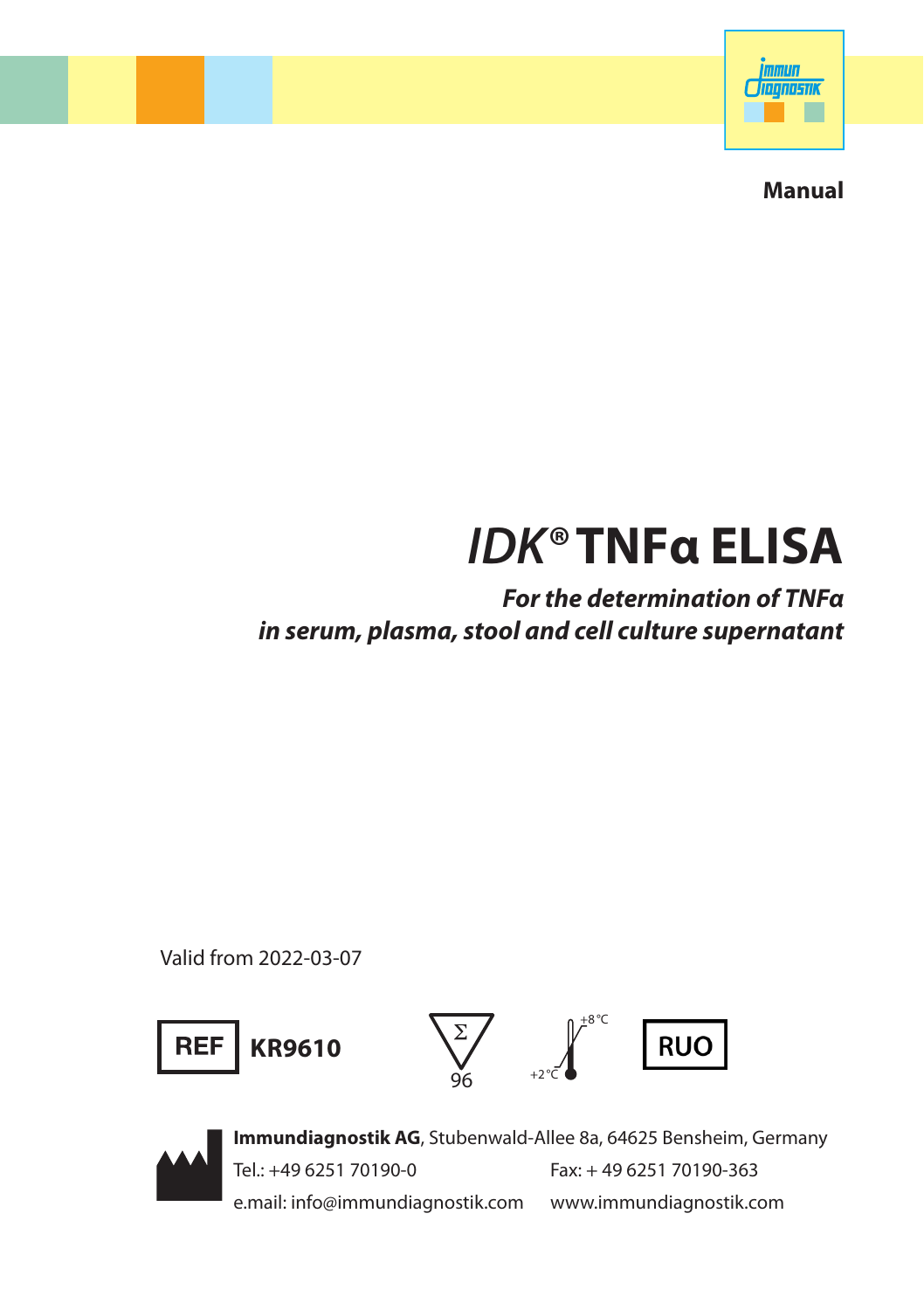## **Table of Contents**

| 1.  |                                                                           |  |
|-----|---------------------------------------------------------------------------|--|
| 2.  |                                                                           |  |
| 3.  |                                                                           |  |
| 4.  |                                                                           |  |
| 5.  |                                                                           |  |
| 6.  |                                                                           |  |
|     |                                                                           |  |
| 7.  |                                                                           |  |
|     |                                                                           |  |
| 8.  |                                                                           |  |
| 9.  |                                                                           |  |
| 10. |                                                                           |  |
|     |                                                                           |  |
| 11. |                                                                           |  |
|     |                                                                           |  |
|     |                                                                           |  |
| 13. |                                                                           |  |
| 14. | GENERAL NOTES ON THE TEST AND TEST PROCEDURE __________________________11 |  |
|     |                                                                           |  |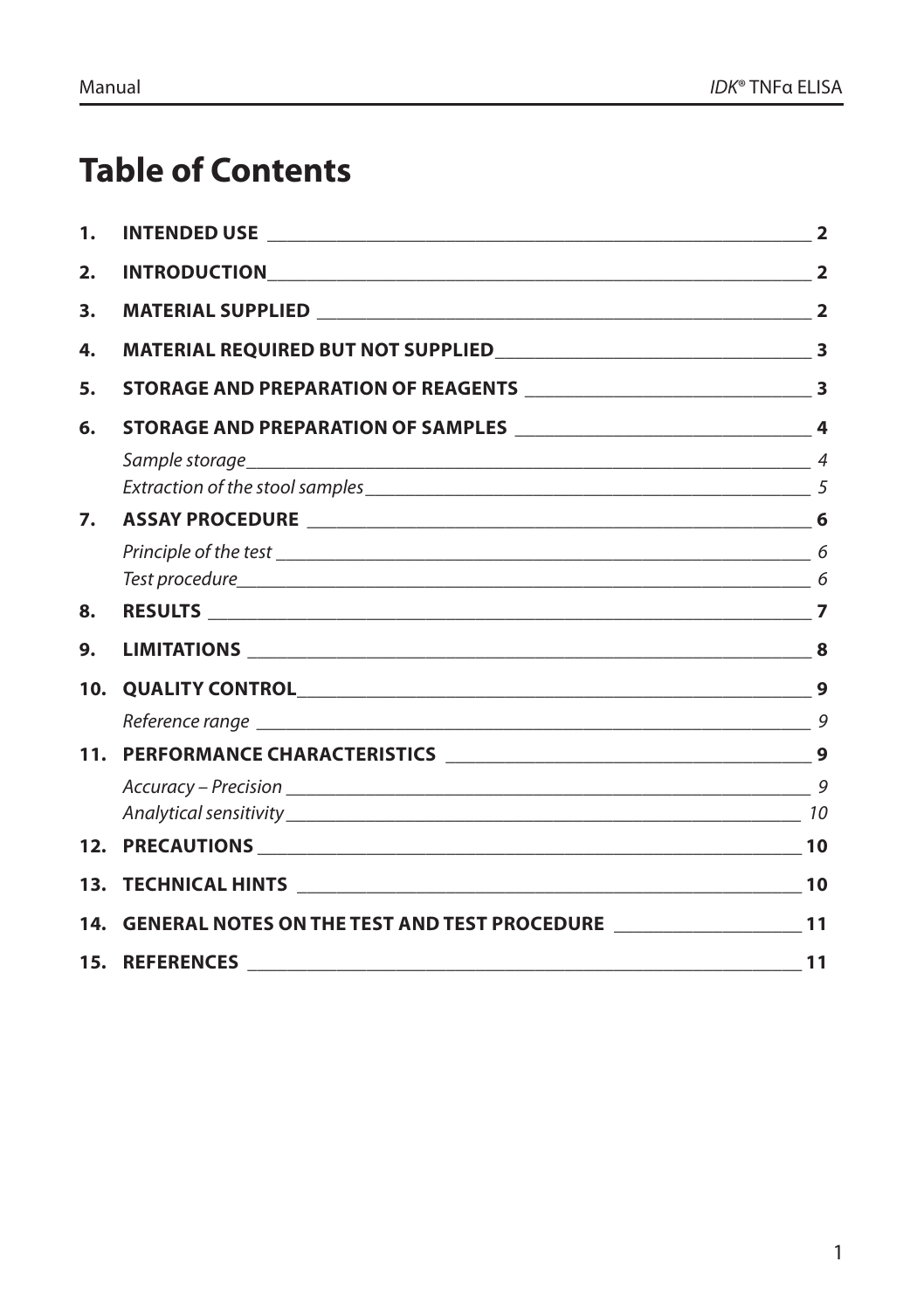## **1. INTENDED USE**

This Immundiagnostik AG assay is an enzyme immunoassay intended for the quantitative determination of TNFα in plasma, serum, stool and cell culture supernatant. For research use only. Not for use in diagnostic procedures.

## **2. INTRODUCTION**

Tumor necrosis factor-alpha (TNFα) is a cytokine involved in systemic inflammation. The primary role of TNFα is in the regulation of immune cells. TNFα stimulates the acute phase reaction, induces apoptotic cell death, cellular proliferation and differentiation, inhibits tumor genesis and viral replication. Dysregulation of TNFα production has been implicated in a variety of human diseases.

TNFα is secreted by macrophages, monocytes, neutrophils, T-cells as well as natural killer cells following their stimulation by bacterial lipopolysaccharides. Human TNFα is a non-glycosylated protein with a molecular weight of 17.5kDa and a length of 157 amino acids. TNFα shows a wide spectrum of biological activities. It causes cytolysis and/or cytostasis of many tumor cell lines *in vitro*. Within hours after injection, TNFα leads to destruction of small blood vessels within malignant tumors. TNFα enhances phagocytosis and cytotoxicity in neutrophilic granulocytes and modulates the expression of many other proteins.

| Cat. No.     | Label                                                        | <b>Kit components</b>                                                      | <b>Quantity</b>      |
|--------------|--------------------------------------------------------------|----------------------------------------------------------------------------|----------------------|
| KR9610       | <b>PLATE</b>                                                 | Microtiter plate, pre-coated                                               | $12 \times 8$ wells  |
| KR0001.C.100 | <b>WASHBUF</b>                                               | Wash buffer concentrate, 10 x                                              | $1 \times 100$ ml    |
| KR9610       | AB                                                           | Antibody concentrate (mouse anti-<br>human-TNF-a, biotinylated)            | $1 \times 150$ µl    |
| KR9610       | Conjugate concentrate,<br><b>CONJ</b><br>peroxidase-labelled |                                                                            | $1 \times 200 \,\mu$ |
| KR9610       | <b>STDKONZ</b>                                               | Standard concentrate, lyophilised<br>(see specification for concentration) | $3x1$ vial           |
| KR9610       | CTRL 1                                                       | Control, lyophilised<br>(see specification for range)                      | $3x1$ vial           |
| KR9610       | CTRL <sub>2</sub>                                            | Control, lyophilised<br>(see specification for range)                      | $3x1$ vial           |
| KR9610       | <b>STDBUF</b>                                                | Standard dilution buffer, ready-to-use                                     | $1 \times 25$ ml     |

## **3. MATERIAL SUPPLIED**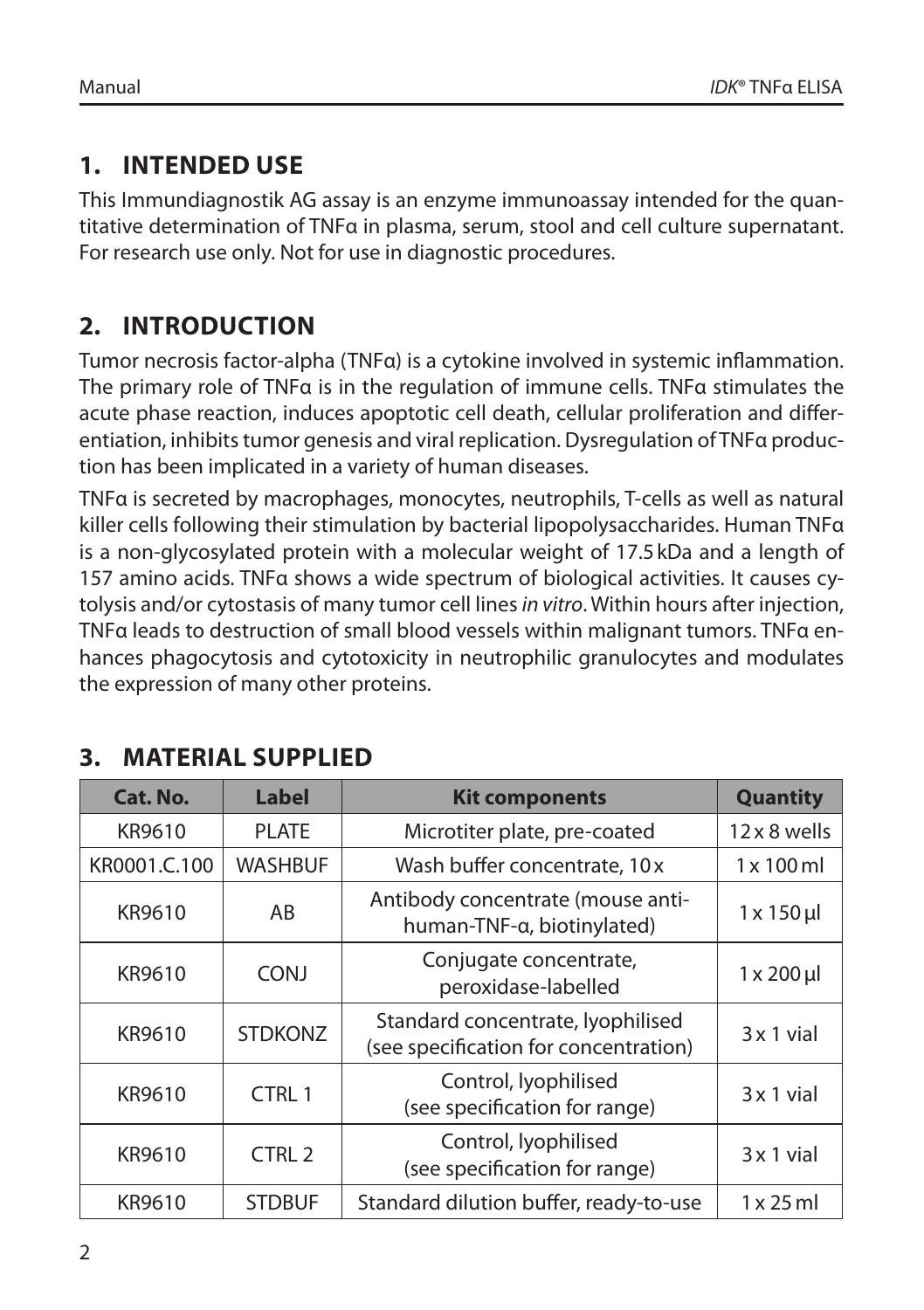| Cat. No.  | Label       | <b>Kit components</b>                             | <b>Quantity</b>  |
|-----------|-------------|---------------------------------------------------|------------------|
| KR0002.15 | <b>SUB</b>  | Substrate (tetramethylbenzidine),<br>ready-to-use | $1 \times 15$ ml |
| KR0003.15 | <b>STOP</b> | Stop solution, ready-to-use                       | $1 \times 15$ ml |

For reorders of single components, use the catalogue number followed by the label as product number.

## **4. MATERIAL REQUIRED BUT NOT SUPPLIED**

- Ultrapure water\*
- Calibrated precision pipettors and 10–1000µl single-use tips
- Foil to cover the microtiter plate
- Horizontal microtiter plate shaker
- Multi-channel pipets or repeater pipets
- Centrifuge
- Vortex
- Standard single-use laboratory glass or plastic vials, cups, etc.
- Microtiter plate reader (required filters see chapter 7) \* Immundiagnostik AG recommends the use of ultrapure water (water type 1; ISO 3696), which is free of undissolved and colloidal ions and organic molecules (free of particles >0.2µm) with an electrical conductivity of 0.055 µS/cm at  $25^{\circ}C \approx 18.2 M\Omega$  cm).

## **5. STORAGE AND PREPARATION OF REAGENTS**

- To run the assay more than once, ensure that reagents are stored at the conditions stated on the label. **Prepare only the appropriate amount necessary for each run.** The kit can be used up to 3 times within the expiry date stated on the label.
- Reagents with a volume less than **100µl** should be centrifuged before use to avoid loss of volume.
- **Preparation of the wash buffer:** The **wash buffer concentrate (WASHBUF)**  has to be diluted with ultrapure water **1:10** before use (100ml WASHBUF + 900ml ultrapure water), mix well. Crystals could occur due to high salt concentration in the concentrate. Before dilution, the crystals have to be redissolved at room temperature or in a water bath at 37°C. The **WASHBUF** can be used until the expiry date stated on the label when stored at **2–8°C**. **Wash buffer** (1:10 diluted WASHBUF) can be stored in a closed flask at **2–8°C for 1 month**.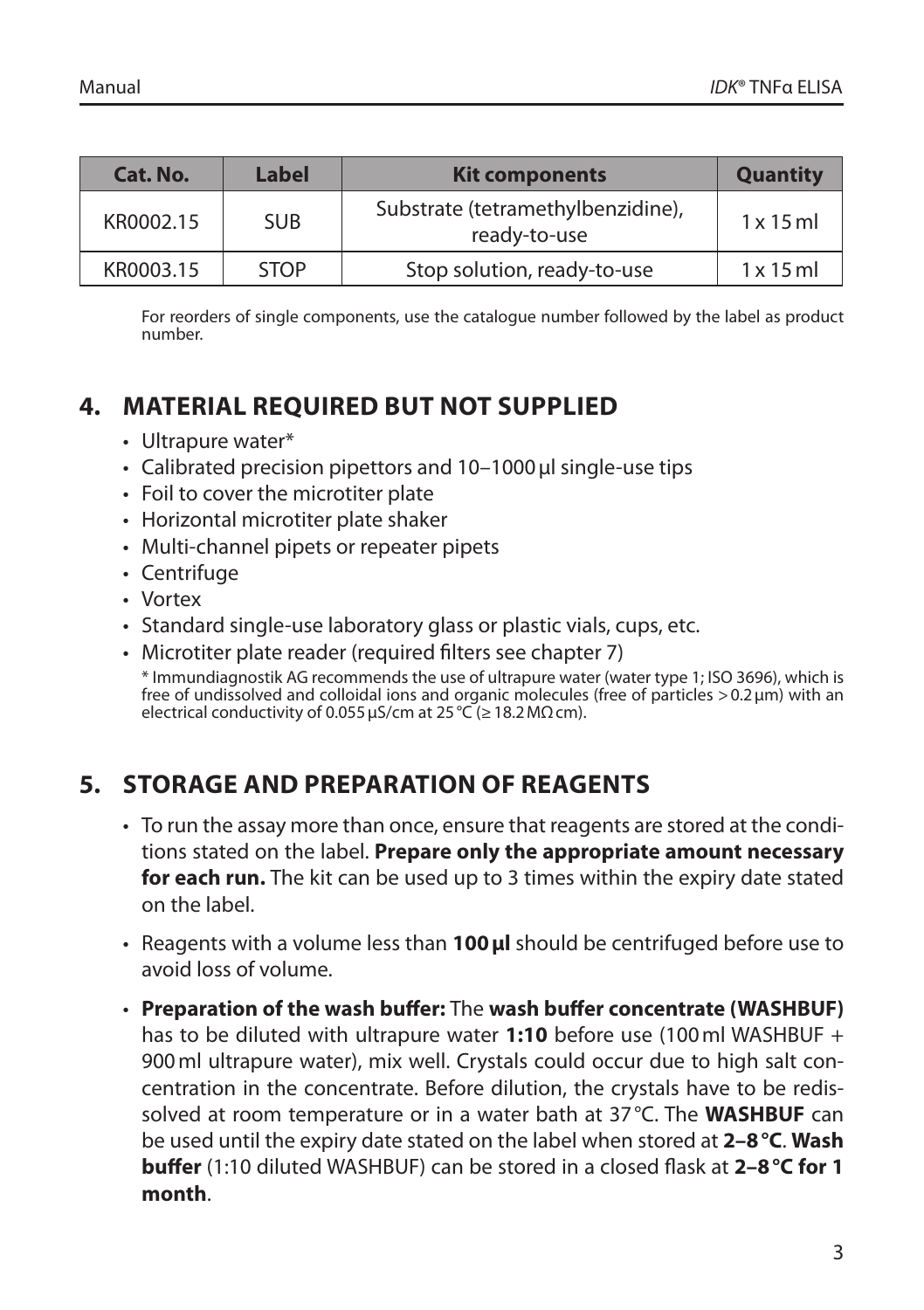- **Preparation of the antibody:** Before use, the **antibody concentrate (AB)**  has to be diluted **1:101** in wash buffer (e.g. 100µl AB+ 10ml wash buffer). The AB can be used until the expiry date stated on the label when stored at **2–8°C**. **Antibody** (1:101 diluted CONJ) **is not stable and cannot be stored.**
- **Preparation of the conjugate:** Before use, the **conjugate concentrate (CONJ)** has to be diluted **1:101** in wash buffer (100µl CONJ + 10ml wash buffer). The CONJ can be used until the expiry date stated on the label when stored at **2–8°C**. **Conjugate** (1:101 diluted CONJ) **is not stable and cannot be stored.**
- The **lyophilised controls (CTRL)** can be used until the expiry date stated on the label when stored at **2–8°C**. **Reconstitution** details are given in the **specification data sheet**. **Controls** (reconstituted CTRL) **are not stable and cannot be stored.**
- The **lyophilised standard concentrate (STDKONZ)** can be used until the expiry date stated on the label when stored at **2–8°C**. **Reconstitution** details**, dilution scheme** and the resulting concentrations needed to prepare a **calibration curve** are given in the **specification data sheet**. **Standards** (reconstituted and diluted STDKONZ) **are not stable and cannot be stored.**
- All other test reagents are ready-to-use. Test reagents can be used until the expiry date (see label) when stored at **2–8°C**.

## **6. STORAGE AND PREPARATION OF SAMPLES**

#### *Sample storage*

#### **Stool samples**

For TNFα measurement in stool, please freeze the stool samples at **-20°C** immediately after collection (not later than two hours after collection). If samples have to be transported, please make sure to keep them frozen.

#### **Serum and plasma samples**

Serum/plasma can be used without further dilution. Samples have to be stored at **-20°C**.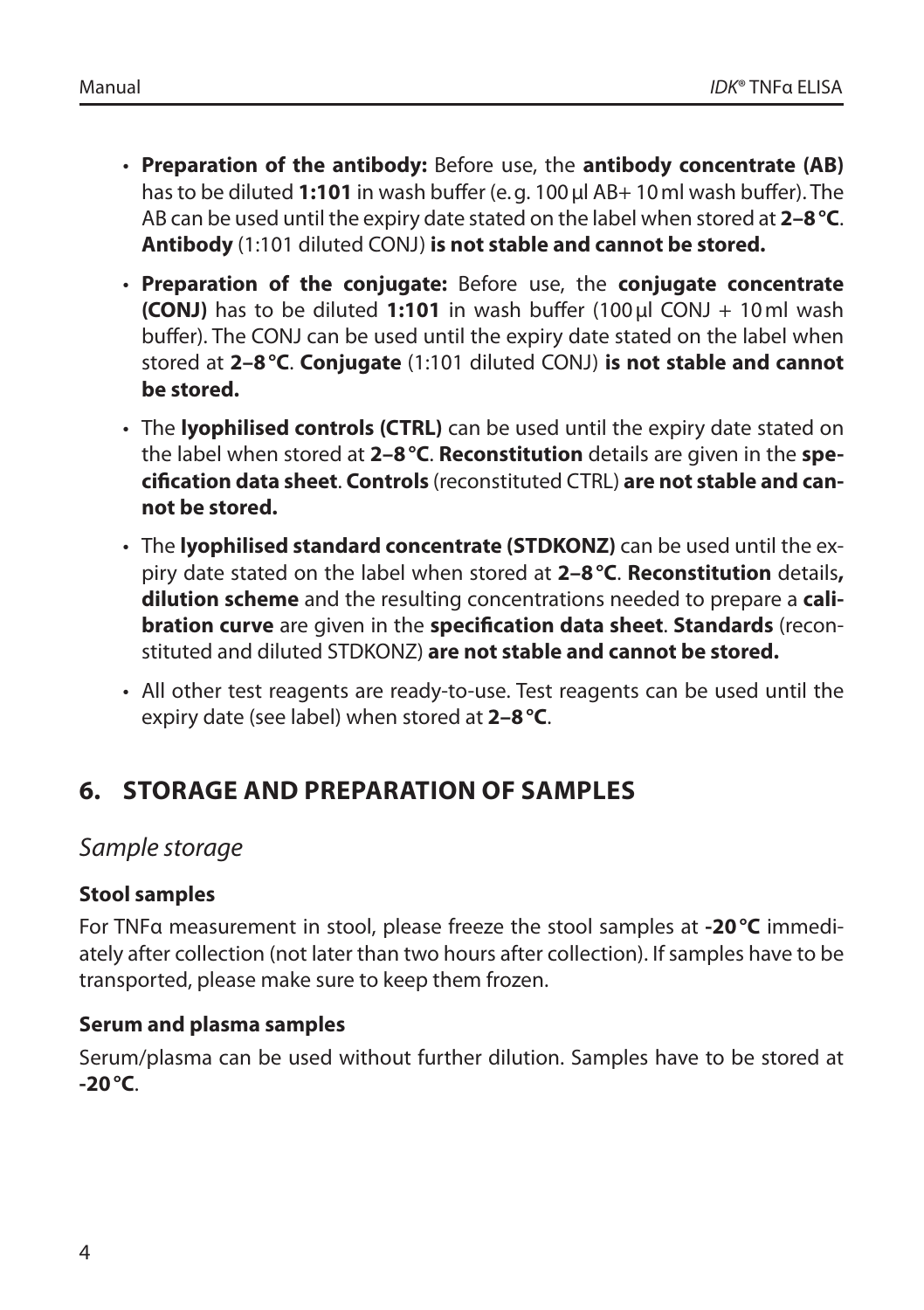## *Extraction of the stool samples*

**Wash buffer** (1:10 diluted WASHBUF) is used as a **sample extraction buffer**. We recommend the following sample preparation:

#### **Stool Sample Application System (SAS) (Cat. No.: K 6998SAS)**

#### *Stool sample tube – Instructions for use*

Please note that the dilution factor of the final stool suspension depends on the amount of stool sample used and the volume of the buffer.

#### *SAS with 0.75 ml sample extraction buffer:*

| Applied amount of stool: | 15 <sub>mq</sub> |
|--------------------------|------------------|
| Buffer Volume:           | $0.75$ ml        |
| Dilution Factor:         | 1:50             |

Please follow the instructions for the preparation of stool samples using the SAS as follows:

- a) The raw stool sample has to be thawed. For particularly heterogeneous samples we recommend a mechanical homogenisation using an applicator, inoculation loop or similar device.
- b) Fill the **empty stool sample tube** with **0.75ml wash buffer** (1:10 diluted WASHBUF) before using it with the sample. **Important:** Allow the sample extraction buffer to reach room temperature.
- c) Unscrew the tube (yellow part of cap) to open. Insert the yellow dipstick into the sample. The lower part of the dipstick has notches which need to be covered completely with stool after inserting it into the sample. Place dipstick back into the tube. When putting the stick back into the tube, excess material will be stripped off, leaving 15mg of sample to be diluted. Screw tightly to close the tube.
- d) Shake the tube well until no stool sample remains in the notches. Important: Please make sure that you have a maximally homogenous suspension after shaking. Allow sample to stand for ~10 minutes until sediment has settled. Floating material like shells of grains can be neglected.
- e) Carefully unscrew the complete cap of the tube including the blue ring plus the dipstick. Discard cap and dipstick. Make sure that the sediment will not be dispersed again.

#### **Dilution I: 1:50**

For analysis, pipet **100µl** of the **dilution** per well.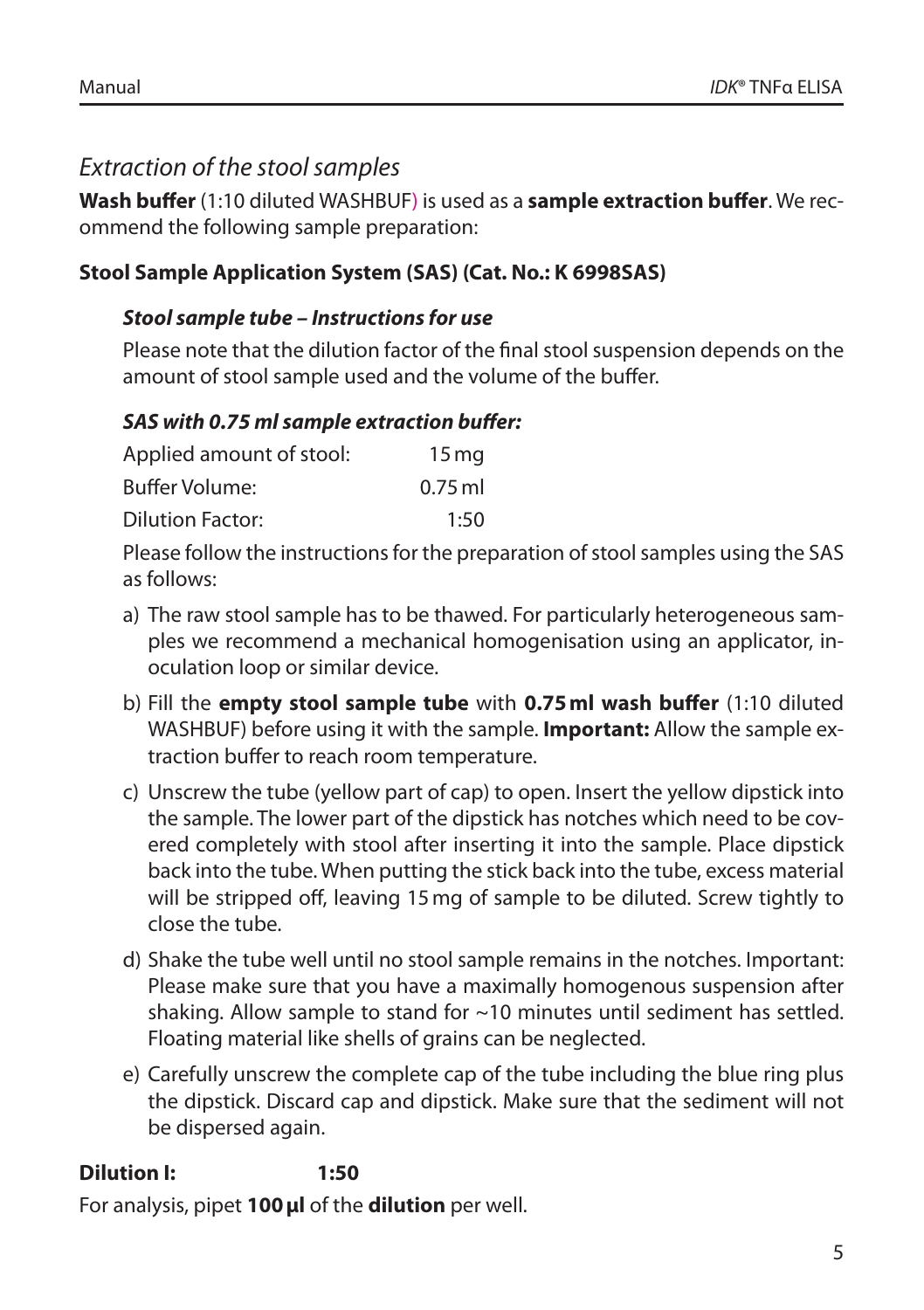## **7. ASSAY PROCEDURE**

## *Principle of the test*

This ELISA is designed for the quantitative determination of TNFα.

In a first incubation step, TNFα is bound to monoclonal antibodies, which are immobilised on the surface of the microtiter plate. After a washing step to remove all interfering substances, a biotinylated antibody is added. After another washing step, a horseradish peroxidase-labelled conjugate is added. The amount of the converted substrate by the peroxidase is directly proportional to the amount of bound TNFα and can be determined photometrically at 450nm. A dose response curve of the absorbance unit (optical density, OD at 450nm) vs. concentration is generated, using the values obtained from the standard. TNFα, present in the samples, is determined directly from this curve.

## *Test procedure*

Bring all **reagents and samples to room temperature** (15–30°C) and mix well.

Mark the positions of standards/controls/samples on a protocol sheet.

Take as many microtiter strips as needed from the kit. Store unused strips together with the desiccant bag in the closed aluminium packaging at 2-8 °C. Strips are stable until the expiry date stated on the label.

For automated ELISA processors, the given protocol may need to be adjusted according to the specific features of the respective automated platform. For further details please contact your supplier or Immundiagnostik AG.

We recommend to carry out the tests in duplicate.

|     | Before use, wash the wells 5 times with 250 ul wash buffer. After the<br>final washing step, remove residual wash buffer by firmly tapping the<br>plate on absorbent paper.                        |
|-----|----------------------------------------------------------------------------------------------------------------------------------------------------------------------------------------------------|
| 2.1 | Add each 100 ul standards/controls/samples into the respective wells.                                                                                                                              |
| 3.  | Cover the strips and incubate for 2 hours at room temperature (15-<br>30 °C) on a <b>horizontal shaker</b> *.                                                                                      |
| 4.  | Discard the content of each well and wash 5 times with 250 µl wash<br><b>buffer</b> . After the final washing step, remove residual wash buffer by<br>firmly tapping the plate on absorbent paper. |
| 5.  | Add 100 µl antibody (diluted AB) into each well.                                                                                                                                                   |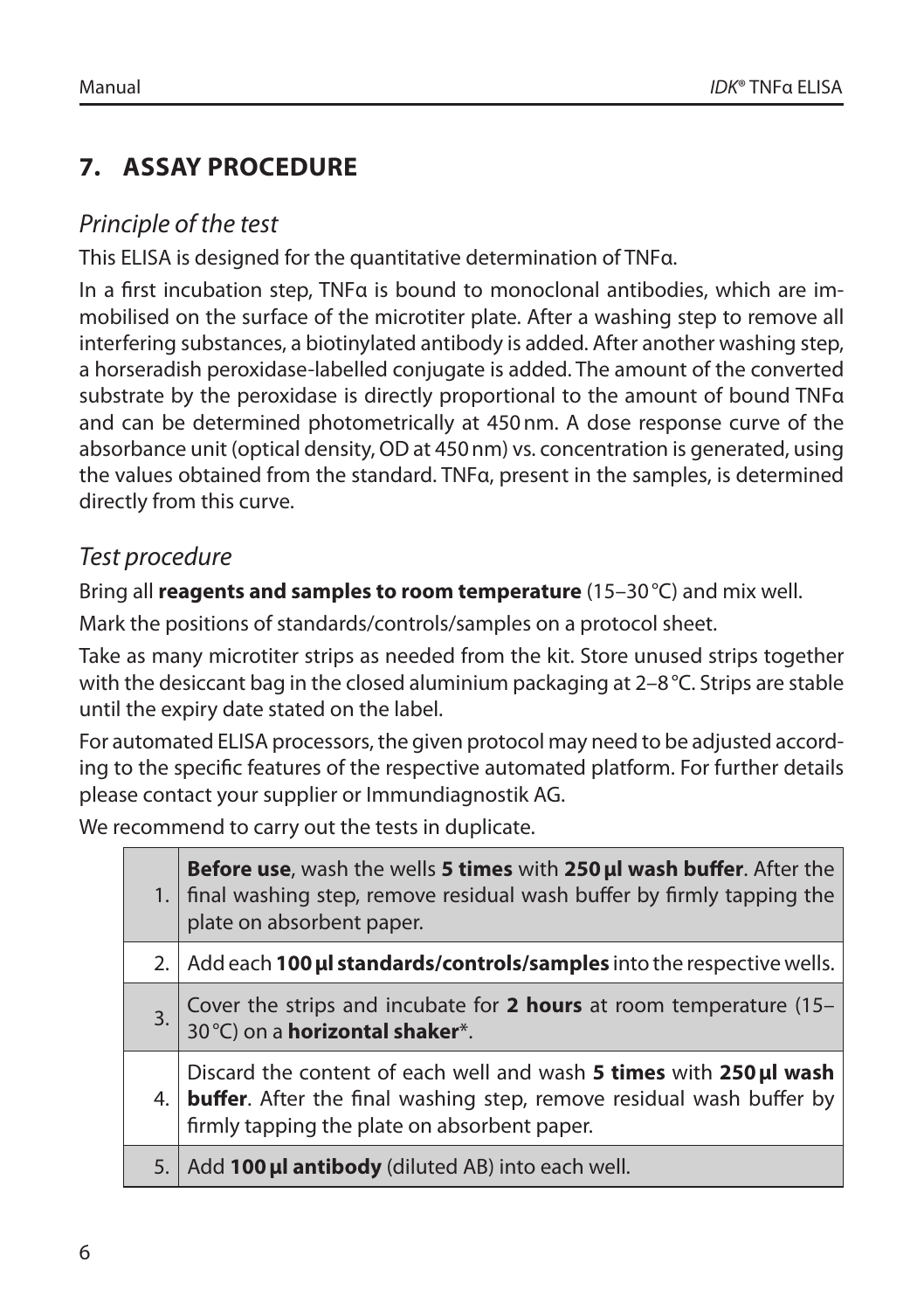| 6.             | Cover the strips and incubate for 1 hour at room temperature (15-30 °C)<br>on a <b>horizontal shaker*</b> .                                                                                                                                                                                                                                          |
|----------------|------------------------------------------------------------------------------------------------------------------------------------------------------------------------------------------------------------------------------------------------------------------------------------------------------------------------------------------------------|
| 7 <sub>1</sub> | Discard the content of each well and wash 5 times with 250 µl wash<br><b>buffer.</b> After the final washing step, remove residual wash buffer by<br>firmly tapping the plate on absorbent paper.                                                                                                                                                    |
| 8.             | Add 100 µl conjugate (diluted CONJ) into each well.                                                                                                                                                                                                                                                                                                  |
| 9.             | Cover the strips and incubate for 1 hour at room temperature (15-30 °C)<br>on a <b>horizontal shaker</b> *.                                                                                                                                                                                                                                          |
| 10.            | Discard the content of each well and wash <b>5 times</b> with <b>250 µl wash</b><br><b>buffer.</b> After the final washing step, remove residual wash buffer by<br>firmly tapping the plate on absorbent paper.                                                                                                                                      |
| 11.            | Add 100 µl substrate (SUB) into each well.                                                                                                                                                                                                                                                                                                           |
| 12.            | Incubate for 10-20 min** at room temperature (15-30 °C) in the dark.                                                                                                                                                                                                                                                                                 |
| 13.            | Add 100 µl stop solution (STOP) into each well and mix well.                                                                                                                                                                                                                                                                                         |
| 14.            | Determine absorption immediately with an ELISA reader at 450 nm<br>against 620 nm (or 690 nm) as a reference. If no reference wavelength is<br>available, read only at 450 nm. If the extinction of the highest standard<br>exceeds the range of the photometer, absorption must be measured<br>immediately at 405 nm against 620 nm as a reference. |

\* We recommend shaking the strips at 550rpm with an orbit of 2mm.

\*\* The intensity of the colour change is temperature sensitive. We recommend observing the colour change and stopping the reaction upon good differentiation.

## **8. RESULTS**

The following algorithms can be used alternatively to calculate the results. We recommend using the 4 parameter algorithm.

#### **1. 4 parameter algorithm**

It is recommended to use a linear ordinate for the optical density and a logarithmic abscissa for the concentration. When using a logarithmic abscissa, the zero standard must be specified with a value less than 1 (e.g. 0.001).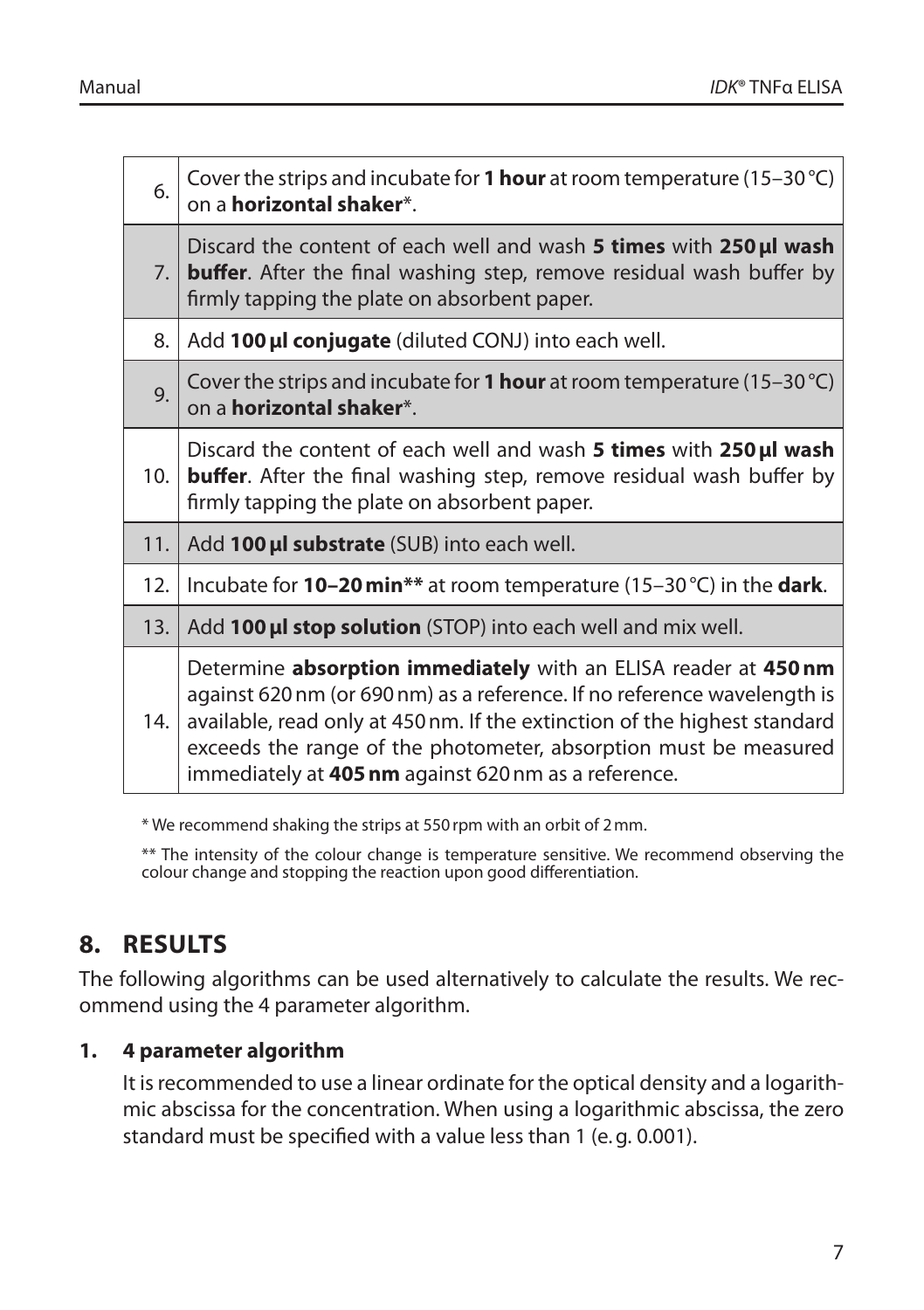#### **2. Point-to-point calculation**

We recommend a linear ordinate for the optical density and a linear abscissa for the concentration.

#### **3. Spline algorithm**

We recommend a linear ordinate for the optical density and a linear abscissa for the concentration.

The plausibility of the duplicate values should be examined before the automatic evaluation of the results. If this option is not available with the programme used, the duplicate values should be evaluated manually.

#### **Stool samples**

The obtained results have to be multiplied with the **dilution factor of 50** to get the actual concentrations.

#### **Serum/plasma samples**

The actual concentration can be read directly from the results determined (dilution factor 1).

In case **another dilution factor** has been used, multiply the obtained result with the dilution factor used.

## **9. LIMITATIONS**

Samples with concentrations above the measurement range (see definition below) can be further diluted and re-assayed. Please consider this higher dilution when calculating the results.

Samples with concentrations lower than the measurement range (see definition below) cannot be clearly quantified.

The upper limit of the measurement range can be calculated as:

*highest concentration of the standard curve* × *sample dilution factor to be used*

The lower limit of the measurement range can be calculated as:

*Analytical sensitivity* × *sample dilution factor to be used*

Analytical sensitivity see chapter "Performance Characteristics".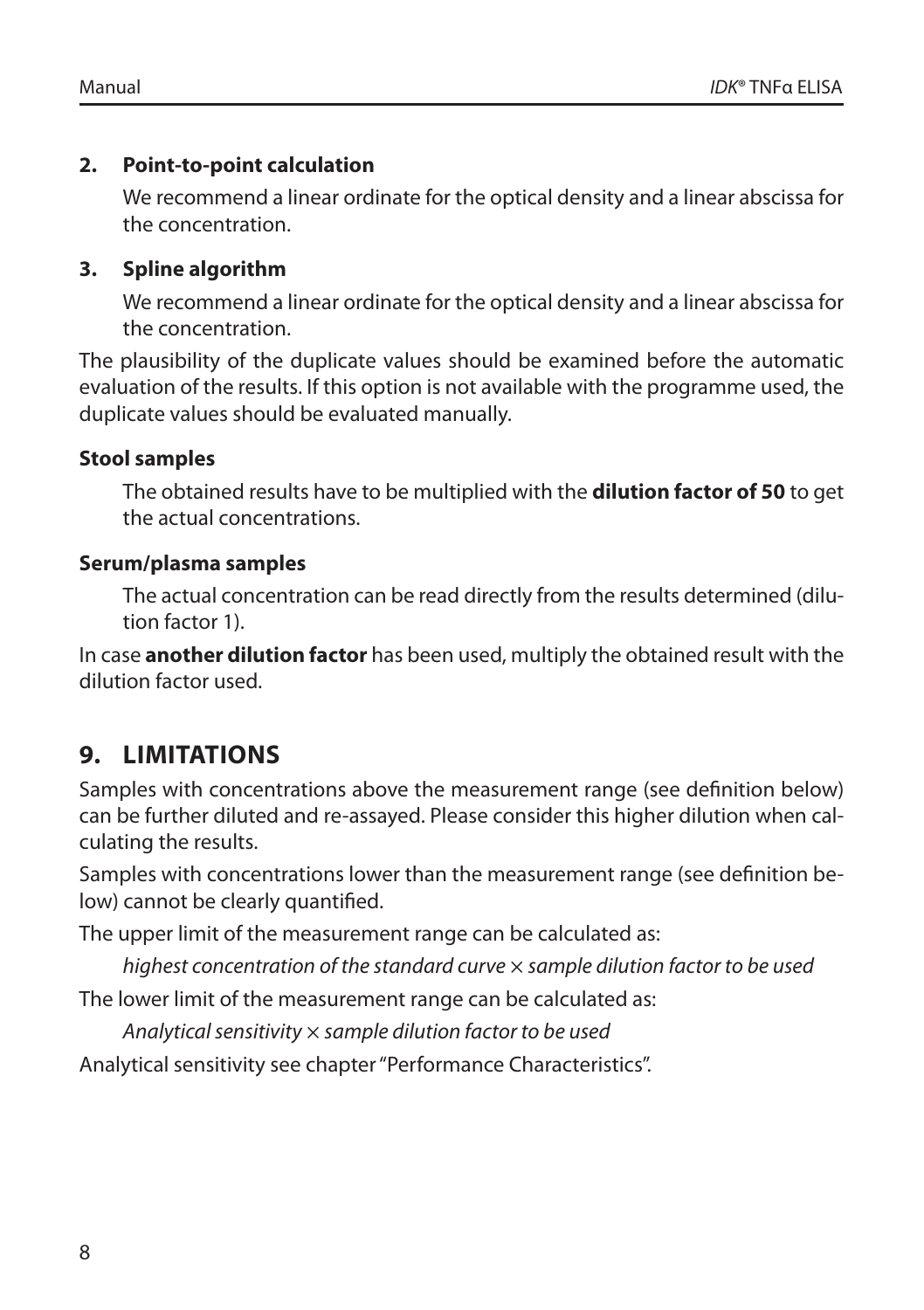## **10. QUALITY CONTROL**

Immundiagnostik AG recommends the use of external controls for internal quality control, if possible.

Control samples should be analysed with each run. Results, generated from the analysis of control samples, should be evaluated for acceptability using appropriate statistical methods. The results for the samples may not be valid if within the same assay one or more values of the quality control sample are outside the acceptable limits.

## *Reference range*

We recommend each laboratory to establish its own reference range.

## **11. PERFORMANCE CHARACTERISTICS**

#### *Accuracy – Precision*

#### **Repeatability (Intra-Assay); n = 9**

The repeatability was assessed with 2 control samples under **constant** parameters (same operator, instrument, day and kit lot).

| <b>Sample</b> | Mean value<br>[pg/ml] | CV[%] |
|---------------|-----------------------|-------|
|               | 26.04                 | 3.0   |
|               | 90.38                 | 5.9   |

#### **Reproducibility (Inter-Assay); n = 54**

The reproducibility was assessed with 2 control samples under **varying** parameters (different operators, instruments, days and kit lots).

| <b>Sample</b> | Mean value<br>[pg/ml] | CV[%] |
|---------------|-----------------------|-------|
|               | 24.43                 | 14.8  |
|               | 101.03                | 9.5   |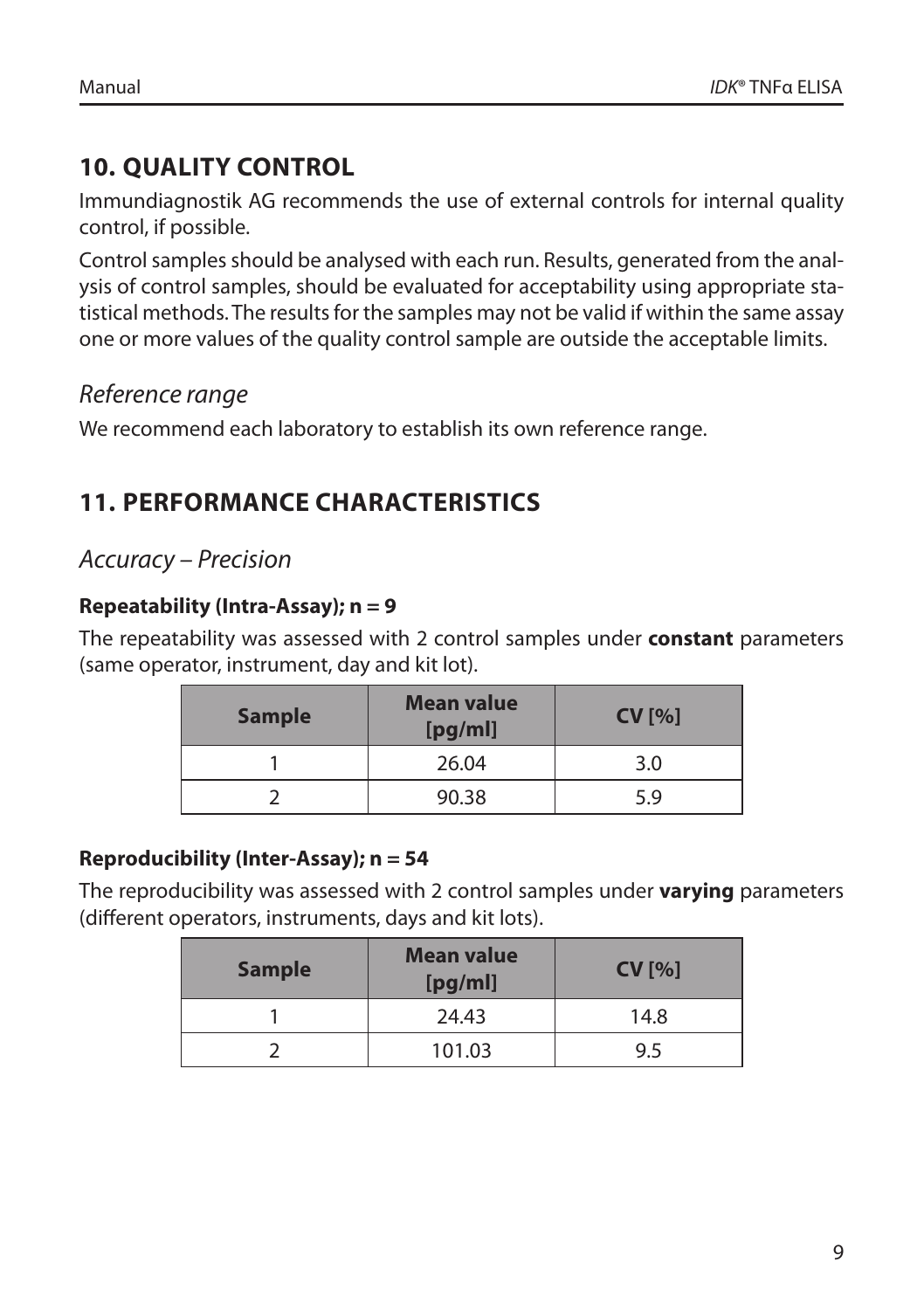#### *Analytical sensitivity*

The following value has been estimated based on the concentrations of the standards without considering possibly used sample dilution factors. For this, the blank value was measured 24 times:

Limit of blank, LoB 4.937pg/ml

## **12. PRECAUTIONS**

- All reagents in the kit package are for research use only.
- Human materials used in kit components were tested and found to be negative for HIV, Hepatitis B and Hepatitis C. However, for safety reasons, all kit components should be treated as potentially infectious.
- Kit reagents contain sodium azide or ProClin as bactericides. Sodium azide or ProClin are hazardous to health and the environment. Substrates for enzymatic colour reactions may also cause skin and/or respiratory irritation. Any contact with the substances must be avoided. Further safety information can be found in the safety data sheet, which is available from Immundiagnostik AG on request.
- The 10x Wash buffer concentrate (WASHBUF) contains surfactants which may cause severe eye irritation in case of eye contact.

**Warning:** Causes serious eye irritation. **IF IN EYES:** Rinse cautiously with water for several minutes. Remove contact lenses, if present and easy to do. Continue rinsing. If eye irritation persists: get medical Advice/attention.

• The stop solution consists of diluted sulphuric acid, a strong acid. Although diluted, it still must be handled with care. It can cause burns and should be handled with gloves, eye protection, and appropriate protective clothing. Any spill should be wiped up immediately with copious quantities of water. Do not breath vapour and avoid inhalation.

## **13. TECHNICAL HINTS**

- Do not interchange different lot numbers of any kit component within the same assay. Furthermore we recommend not assembling wells of different microtiter plates for analysis, even if they are of the same batch.
- Control samples should be analysed with each run.
- Reagents should not be used beyond the expiry date stated on the kit label.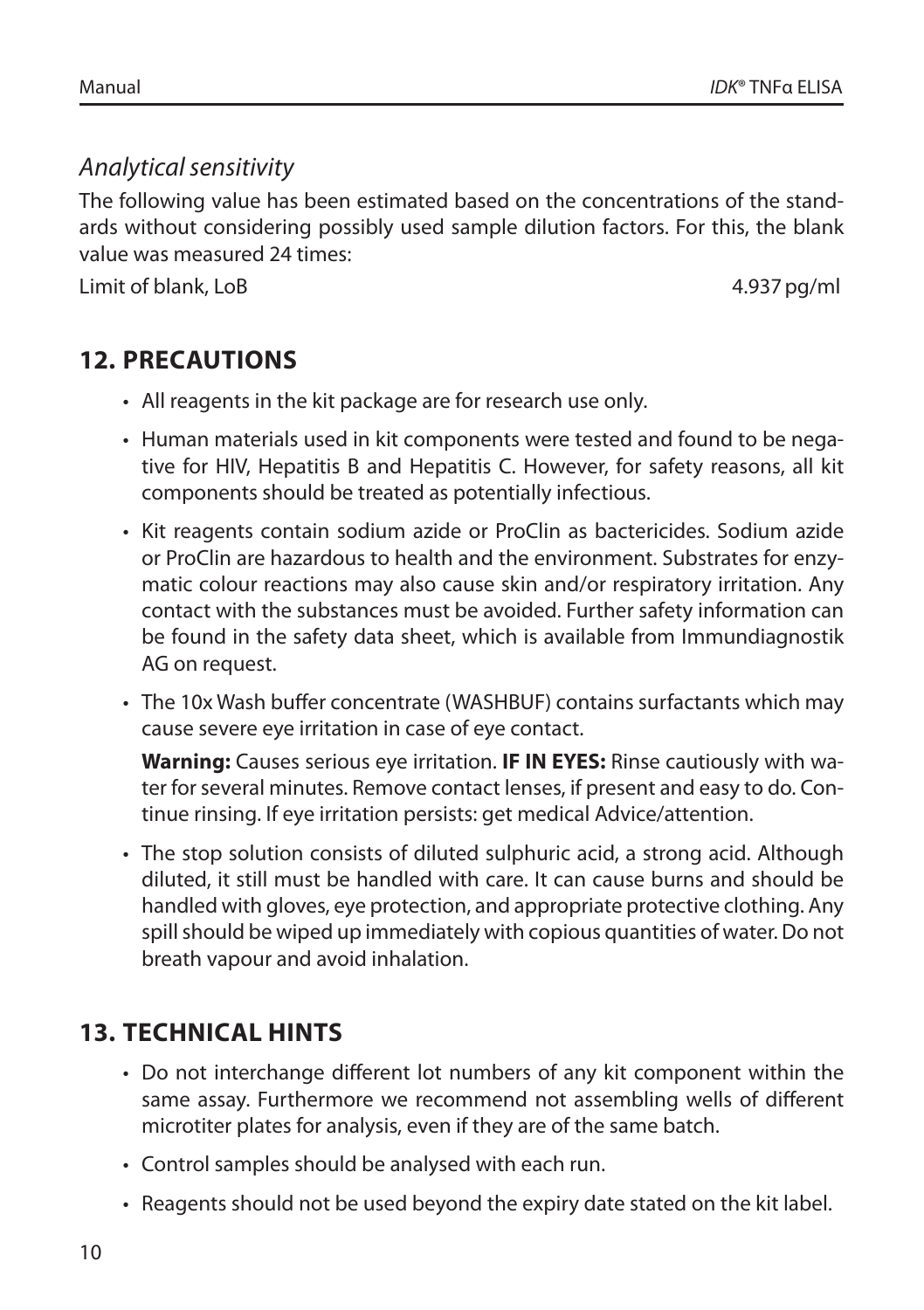- Substrate solution should remain colourless until use.
- To ensure accurate results, proper adhesion of plate sealers during incubation steps is necessary.
- Avoid foaming when mixing reagents.
- Do not mix plugs and caps from different reagents.
- The assay should always be performed according to the enclosed manual.

## **14. GENERAL NOTES ON THE TEST AND TEST PROCEDURE**

- The guidelines for laboratories should be followed.
- *IDK*® is a trademark of Immundiagnostik AG.
- Incubation time, incubation temperature and pipetting volumes of the components are defined by the producer. Any variation of the test procedure, which is not coordinated with the producer, may influence the results of the test. Immundiagnostik AG can therefore not be held responsible for any damage resulting from incorrect use.
- Warranty claims and complaints regarding deficiencies must be logged within 14 days after receipt of the product. The product should be send to Immundiagnostik AG along with a written complaint.

## **15. REFERENCES**

- 1. Beutler, B. & Cerami, A., 1988. The history, properties, and biological effects of cachectin. *Biochemistry*, **27**(20), pp.7575–82.
- 2. Chen, G. & Goeddel, D. V, 2002. TNF-R1 signaling: a beautiful pathway. *Science (New York, N.Y.),* **296**(5573), pp.1634–5.
- 3. Locksley, R.M., Killeen, N. & Lenardo, M.J., 2001. The TNF and TNF receptor superfamilies: integrating mammalian biology. *Cell*, **104**(4), pp.487–501.
- 4. Swardfager, W. et al., 2010. A meta-analysis of cytokines in Alzheimer's disease. *Biological psychiatry*, **68**(10), pp.930–41.
- 5. Vilcek, J. & Lee, T.H., 1991. Tumor necrosis factor. New insights into the molecular mechanisms of its multiple actions. *The Journal of biological chemistry*, **266**(12), pp.7313–6.
- 6. Wajant, H., Pfizenmaier, K. & Scheurich, P., 2003. Tumor necrosis factor signaling. *Cell death and differentiation*, **10**(1), pp.45–65.